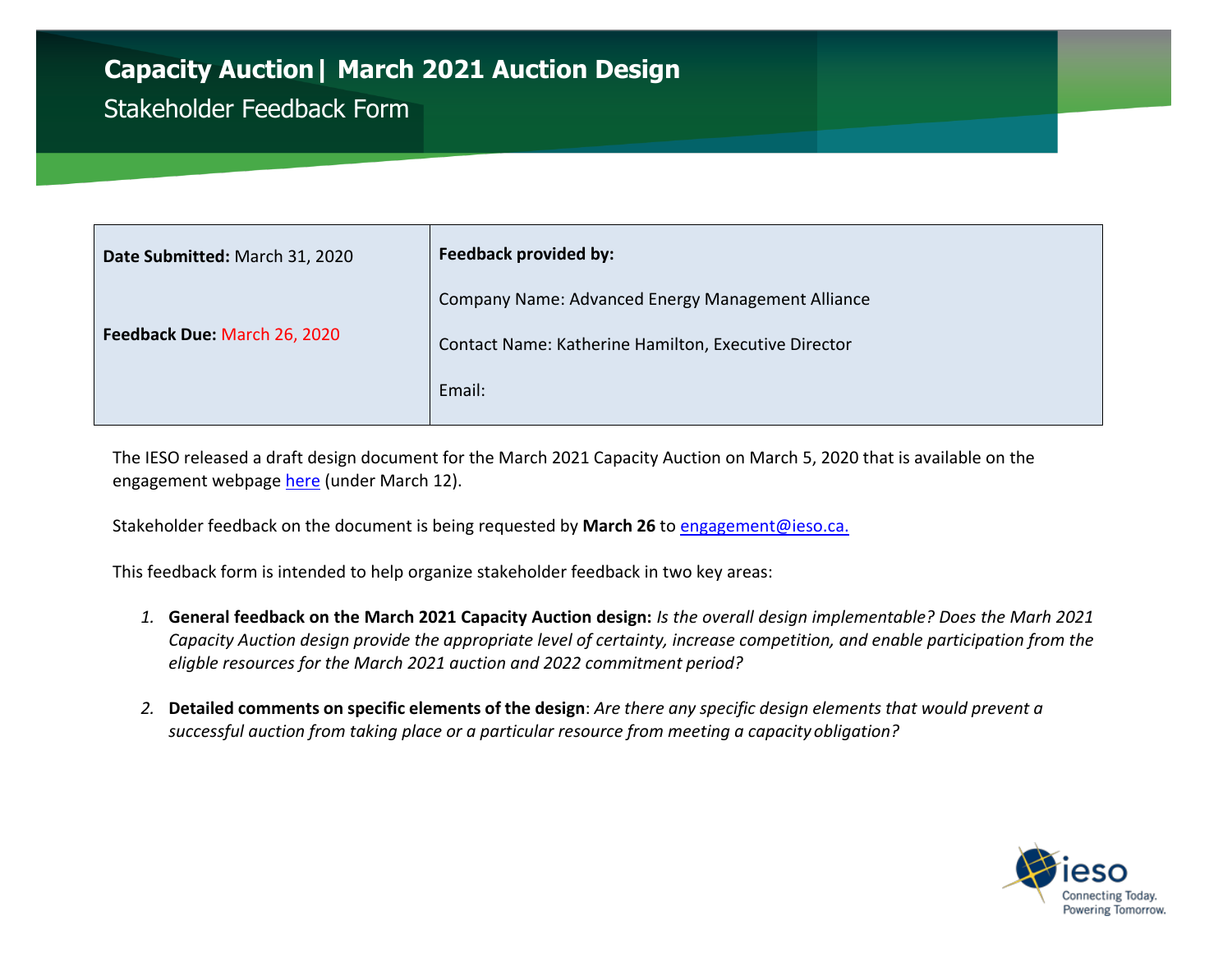## **General feedback on the March 2021 Capacity Auction design**

AEMA supports the renaming/versioning methodology outlined in the March  $12^{th}$  Capacity Auction presentation – June 2020 CA = CA #1; March 2021 CA = #2.

AEMA supports the deferral of the December 2020 Capacity Auction to March 2021. This will enable key features that are being worked on, including those at the DRWG, to have enough time to be incorporated into the March 2021/CA#2 market rules and market manuals.

AEMA is a North American trade association whose members include distributed energy resources, demand response ("DR"), and advanced energy management service and technology providers, as well as some of Ontario's largest consumer resources, who support advanced energy management solutions due to the electricity cost savings those solutions provide to their businesses. The comments herein represent those of the organization, not those of any individual member.

| <b>Chapter/Design Element</b>                          | Detailed Comments on Design Phase (Areas of Support or Concern) |
|--------------------------------------------------------|-----------------------------------------------------------------|
| <b>Auction Overview and Timelines</b>                  |                                                                 |
| <b>Pre-Auction Period</b><br>$\bullet$                 |                                                                 |
| <b>Auction Period</b>                                  |                                                                 |
| <b>Forward Period</b><br>$\bullet$                     |                                                                 |
| <b>Commitment and Obligation Periods</b><br>$\bullet$  |                                                                 |
| <b>Expanding Participation</b>                         |                                                                 |
| • Generator Backed Capacity Import                     |                                                                 |
| <b>Capacity Self-Scheduling Resources</b><br>$\bullet$ |                                                                 |
| <b>Consolidation of Resources</b>                      |                                                                 |
| Offer Submission and Auction<br>$\bullet$              |                                                                 |
| Clearing                                               |                                                                 |
| <b>Forward Period Obligations</b><br>$\bullet$         |                                                                 |
| Dispatch Data Submission<br>$\bullet$                  |                                                                 |
| Resource Dispatch<br>$\bullet$                         |                                                                 |

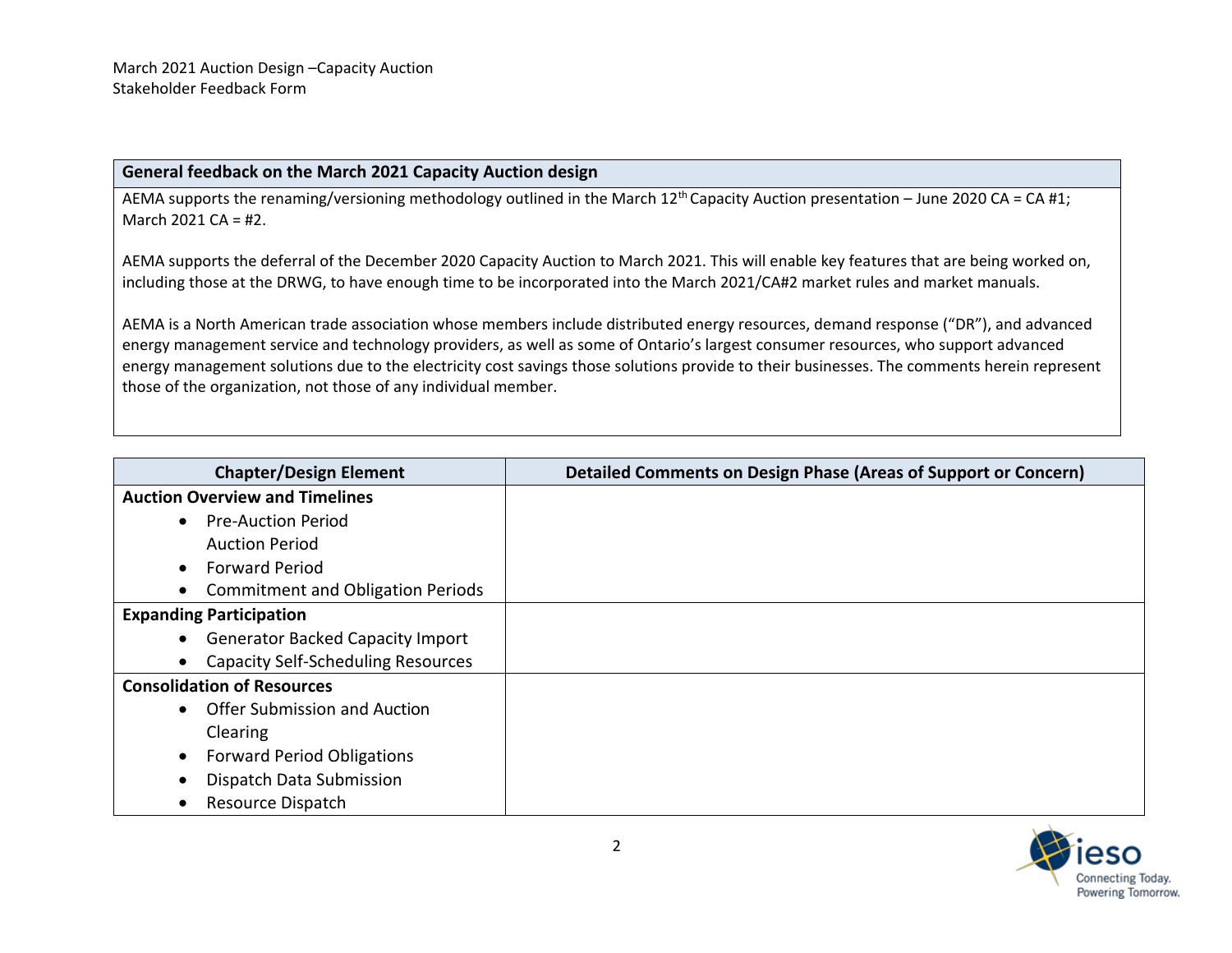| <b>Chapter/Design Element</b>                                                                                                                | <b>Detailed Comments on Design Phase (Areas of Support or Concern)</b>                                                                                                                                                                                                                                                                                                                                                                                                                                                                                                                                                                                                                                                                                                                                                                                                                                                                                                                                                    |
|----------------------------------------------------------------------------------------------------------------------------------------------|---------------------------------------------------------------------------------------------------------------------------------------------------------------------------------------------------------------------------------------------------------------------------------------------------------------------------------------------------------------------------------------------------------------------------------------------------------------------------------------------------------------------------------------------------------------------------------------------------------------------------------------------------------------------------------------------------------------------------------------------------------------------------------------------------------------------------------------------------------------------------------------------------------------------------------------------------------------------------------------------------------------------------|
| Testing<br>$\bullet$                                                                                                                         |                                                                                                                                                                                                                                                                                                                                                                                                                                                                                                                                                                                                                                                                                                                                                                                                                                                                                                                                                                                                                           |
|                                                                                                                                              |                                                                                                                                                                                                                                                                                                                                                                                                                                                                                                                                                                                                                                                                                                                                                                                                                                                                                                                                                                                                                           |
| <b>Capacity Qualification Process</b>                                                                                                        |                                                                                                                                                                                                                                                                                                                                                                                                                                                                                                                                                                                                                                                                                                                                                                                                                                                                                                                                                                                                                           |
| <b>Market Power Mitigation Process</b><br>Exemptions<br>Determination of Market Power<br><b>Market Power Mitigation</b><br><b>Mechanisms</b> | New resources will be exempt from Market Power Mitigation in the Capacity Auction.<br>However for aggregated Hourly Demand Response resources, a resource may be made<br>up of existing capacity as well as new incremental capacity since an aggregator is only<br>able to have 1 resource per zone. A topic of discussion at the DRWG to improve the<br>efficiency of demand response resources in the Capacity Auction is the ability for<br>aggregators to have more than 1 resource per zone. If aggregators were able to have<br>multiple resources per zones, then they would be able to split out new and existing<br>contributors and be treated in a comparable manner for market power mitigation as<br>other new resources.<br>Allowing >1 aggregated resource would also be helpful for resource grouping. With two<br>aggregated resources per zone, aggregators could potentially split contributors by<br>performance or type (over-delivery vs not, industrial vs commercial, slow vs fast ramp<br>etc.) |
| <b>Pre-Auction Period</b>                                                                                                                    |                                                                                                                                                                                                                                                                                                                                                                                                                                                                                                                                                                                                                                                                                                                                                                                                                                                                                                                                                                                                                           |
| Determination of Auction Parameters                                                                                                          |                                                                                                                                                                                                                                                                                                                                                                                                                                                                                                                                                                                                                                                                                                                                                                                                                                                                                                                                                                                                                           |
| <b>Pre-Auction Reporting</b><br><b>Authorization Process</b>                                                                                 |                                                                                                                                                                                                                                                                                                                                                                                                                                                                                                                                                                                                                                                                                                                                                                                                                                                                                                                                                                                                                           |
| <b>Consolidation of Resources</b>                                                                                                            |                                                                                                                                                                                                                                                                                                                                                                                                                                                                                                                                                                                                                                                                                                                                                                                                                                                                                                                                                                                                                           |
| Capacity Qualification and                                                                                                                   |                                                                                                                                                                                                                                                                                                                                                                                                                                                                                                                                                                                                                                                                                                                                                                                                                                                                                                                                                                                                                           |
| <b>Performance Assessment</b>                                                                                                                |                                                                                                                                                                                                                                                                                                                                                                                                                                                                                                                                                                                                                                                                                                                                                                                                                                                                                                                                                                                                                           |
| <b>Market Power Mitigation</b>                                                                                                               |                                                                                                                                                                                                                                                                                                                                                                                                                                                                                                                                                                                                                                                                                                                                                                                                                                                                                                                                                                                                                           |